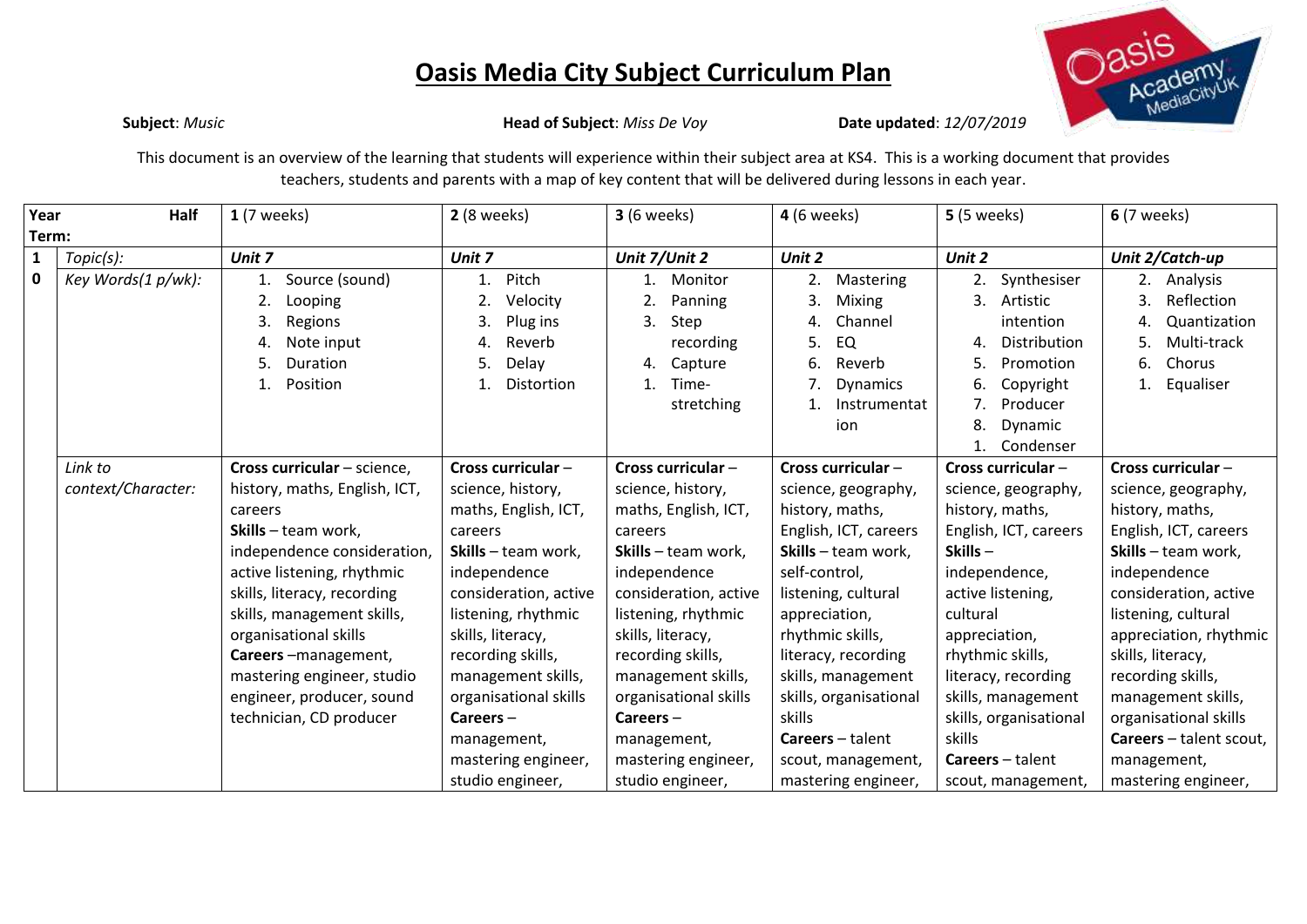## **Oasis Media City Subject Curriculum Plan**



|              |                    |                                | producer, sound                  | producer, sound       | studio engineer,      | mastering engineer,   | studio engineer, |
|--------------|--------------------|--------------------------------|----------------------------------|-----------------------|-----------------------|-----------------------|------------------|
|              |                    |                                | technician, CD                   | technician, CD        | producer, sound       | studio engineer,      | producer, sound  |
|              |                    |                                | producer                         | producer              | technician, CD        | producer, sound       | technician, CD   |
|              |                    |                                |                                  |                       | producer              | technician, CD        | producer         |
|              |                    |                                |                                  |                       |                       | producer              |                  |
|              | Assessment Type:   | Coursework                     | Coursework                       | Coursework            | Coursework            | Coursework            | Coursework       |
|              | ICT required?      | Yes (macs)                     | Yes (macs)                       | Yes (macs)            | Yes (macs)            | Yes (macs)            | Yes (macs)       |
| $\mathbf{1}$ | Topic(s):          | Unit 1                         | Unit 1                           | Unit 6                | Unit 6                | Unit 6/Catch-up       |                  |
| $\mathbf{1}$ | Key Words(1 p/wk): | Industry<br>1.                 | Retail<br>1.                     | Scheduling<br>2.      | Compression<br>2.     | Scheduling<br>7.      |                  |
|              |                    | 2.<br>Venue                    | $\overline{2}$ .<br>Distribution | 3.<br>Procedures      | 3.<br>Levels          | 8.<br>Procedures      |                  |
|              |                    | Self-employed                  | 3.<br>Tax                        | Distortion<br>4.      | Ensembles<br>4.       | 9.<br>Distortion      |                  |
|              |                    | Management                     | Salary<br>4.                     | Troubleshoo           | 5.<br>Mastering       | 10. Troubleshoo       |                  |
|              |                    | Unions<br>5.                   | 5.<br>Marketing                  | ting                  | 6.<br>Mixing          | ting                  |                  |
|              |                    | Trade bodies<br>6.             | 6.<br>Production                 | Stereo field<br>6.    |                       | 11. Stereo field      |                  |
|              |                    | 7. Royalties                   | 7.<br>Promotion                  | 6.<br>Bouncing        |                       | 5.<br><b>Bouncing</b> |                  |
|              |                    |                                | 8.<br>Finance                    | down                  |                       | down                  |                  |
|              | Link to            | Cross curricular -maths,       | Cross curricular-                | Cross curricular -    | Cross curricular-     | Cross curricular-     |                  |
|              | context/Character: | English, ICT, careers, further | maths, English, ICT,             | science, history,     | science, history,     | science, history,     |                  |
|              |                    | study                          | careers, further                 | maths, English, ICT,  | maths, English, ICT,  | maths, English, ICT,  |                  |
|              |                    | Skills - team work, self-      | study                            | careers               | careers               | careers               |                  |
|              |                    | control, patience,             | Skills - team work,              | Skills - team work,   | Skills - team work,   | Skills - team work,   |                  |
|              |                    | independence,                  | self-control,                    | independence          | independence          | independence          |                  |
|              |                    | consideration, active          | patience,                        | consideration, active | consideration, active | consideration, active |                  |
|              |                    | listening, rhythmic skills,    | independence,                    | listening, rhythmic   | listening, rhythmic   | listening, rhythmic   |                  |
|              |                    | literacy, numeracy,            | consideration, active            | skills, literacy,     | skills, literacy,     | skills, literacy,     |                  |
|              |                    | management skills,             | listening, rhythmic              | recording skills,     | recording skills,     | recording skills,     |                  |
|              |                    | organisational skills          | skills, literacy,                | management skills,    | management skills,    | management skills,    |                  |
|              |                    | Careers - teaches a broad      | numeracy,                        | organisational skills | organisational skills | organisational skills |                  |
|              |                    | understanding of job sectors   | management skills,               | Careers-              | $Careers -$           | Careers-              |                  |
|              |                    | and possible career            | organisational skills            | management,           | management,           | management,           |                  |
|              |                    | progression within the music   | Careers - teaches a              | mastering engineer,   | mastering engineer,   | mastering engineer,   |                  |
|              |                    | industry                       | broad understanding              | studio engineer,      | studio engineer,      | studio engineer,      |                  |
|              |                    |                                | of job sectors and               | producer, sound       | producer, sound       | producer, sound       |                  |